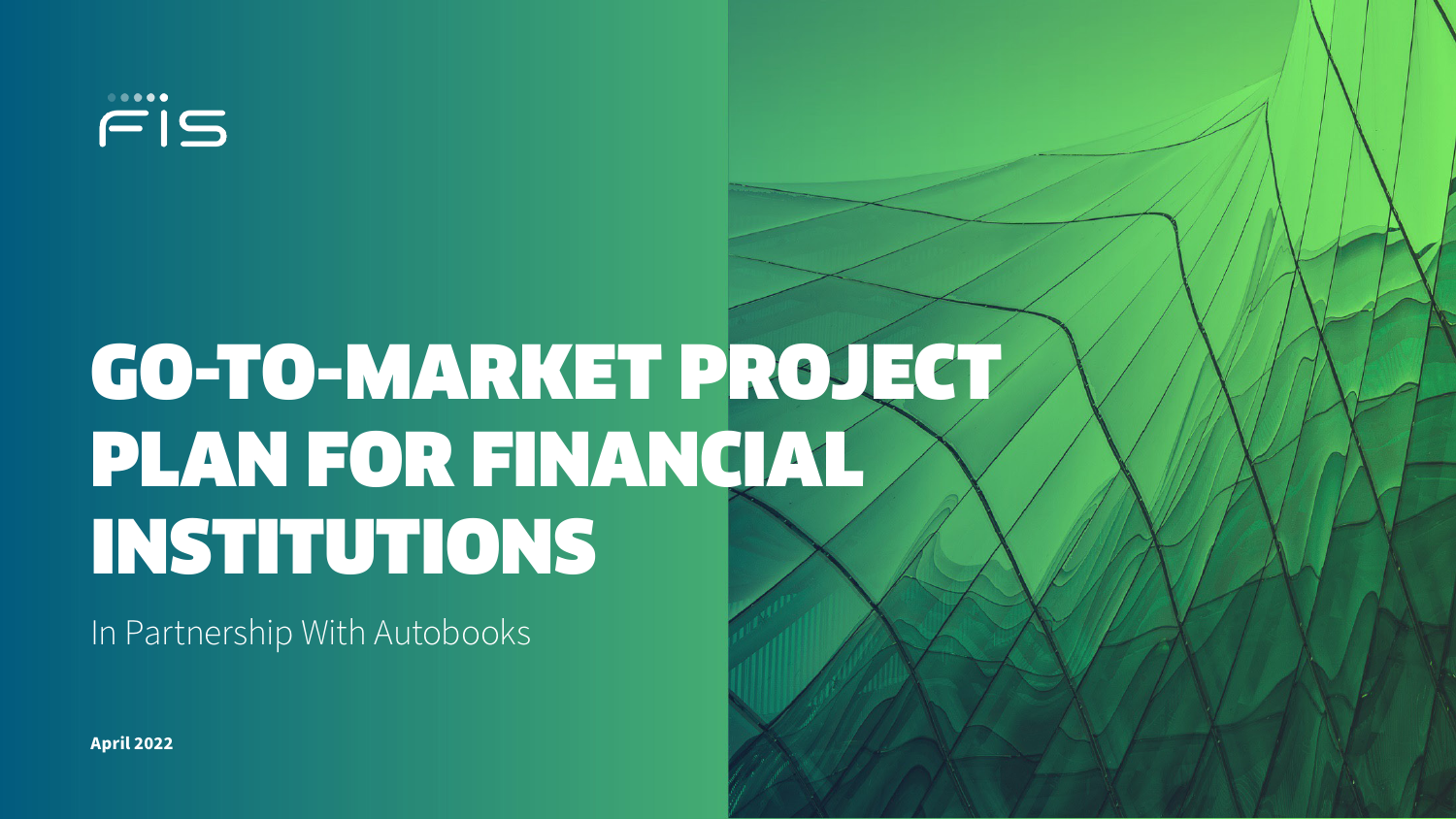# GREAT NEWS!

Your digital banking channels now include two new features that are highly coveted by small businesses (SMBs) and non-profits. Two features that will help them accept online or in-app payments directly from their customers — without having to use a third-party app.

Business owners can now enroll online in minutes and:

> **Send an Invoice: easily create** and send electronic invoices that can be paid online.

**Accept a Payment:** directly accept online or in-app payments. It's important that your financial institution is prepared to help make businesses and non-profits — as well as your internal team — aware of these new capabilities.

#### **What are your next steps?**

It's time to communicate to your organization and market to your customers. To do this, we outlined your next steps in two phases. Typically, financial institutions complete both phases in about four weeks.

Within the following phases, you'll find easy-to-follow guides and pre-built resources designed to help your institution support the ever-evolving needs of your small business and non-profit customers.

For a deeper dive into the following information about Go-To-Market best practices, please reference our [Go-to-Market Guide \(PDF\).](https://content.autobooks.co/hubfs/FIS%20GTM%20Guide%20Assets/GTM%20Guide%20-%20FIS%20SMB%20Embedded%20Finance.pdf)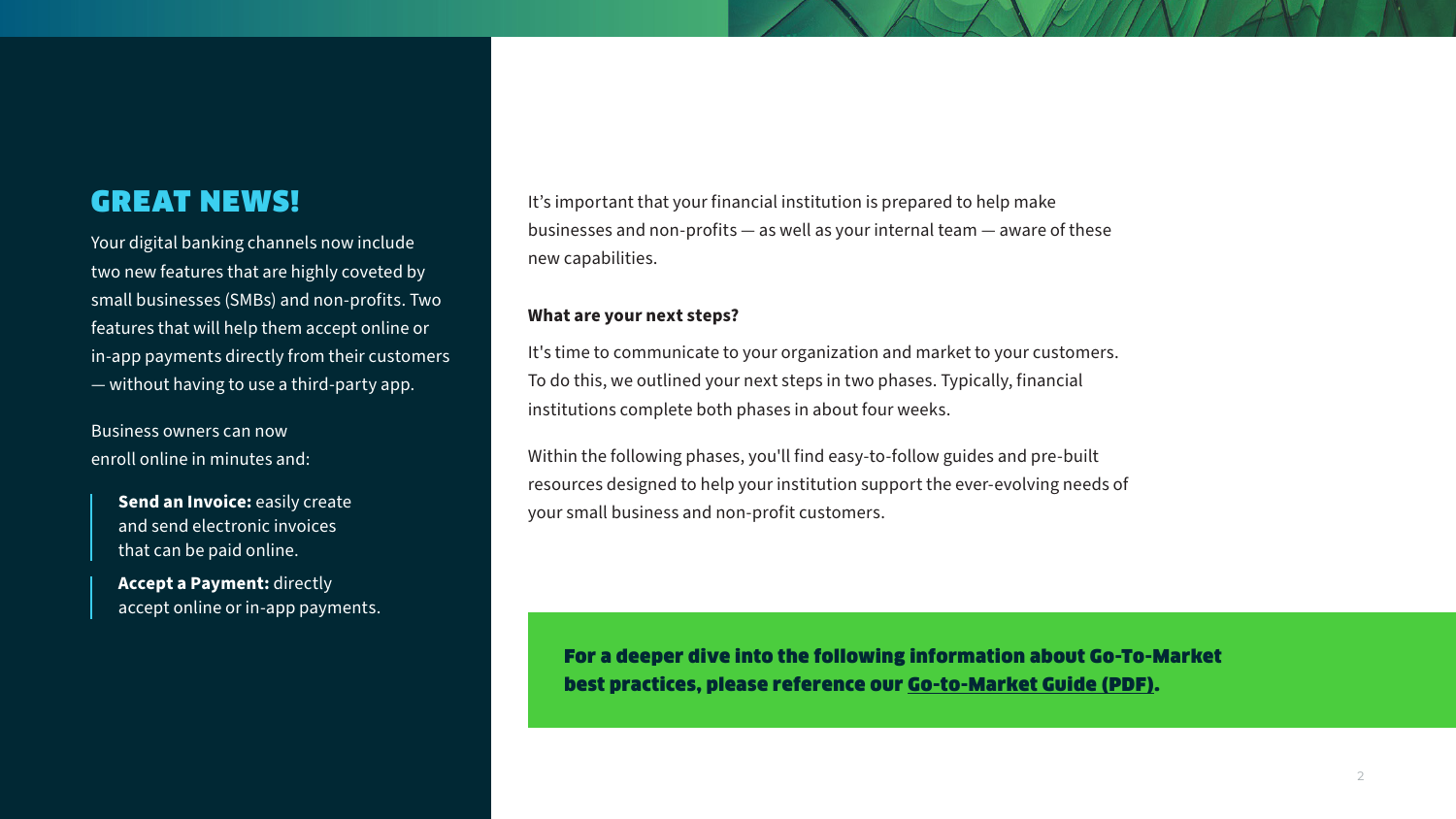# PHASE 1 INTERNAL AWARENESS

# Step 1: Train Your Team

Any customer-facing team members will benefit from attending team training. Your entire staff can attend team training webinars, or the content can be used to design your own training curriculum.

**[Register for a Training Webinar](https://learn.autobooks.co/training-fis)** 忆

# Step 2: Upgrade Your Website

#### **Create Landing Page**

We provide a plug-and-play solution to easily launch a page on your website. Requiring no coding or design from your team, this landing page describes the full Autobooks solution and overviews its benefits. It even allows a user to send themselves a test invoice and book a tour of the product.

**[Download the Landing Page Details \(PDF\)](https://content.autobooks.co/hubfs/FIS%20GTM%20Guide%20Assets/AB%20Landing%20Page%20Doc.pdf)** 囨

#### **Update Existing Website**

Make sure to incorporate this new feature into your existing website.

For example, add "send electronic invoices" and "accept digital payments" as core features of your business and commercial checking accounts. Hyperlink to your new receivables landing page and add hero images announcing the modules throughout your website as appropriate.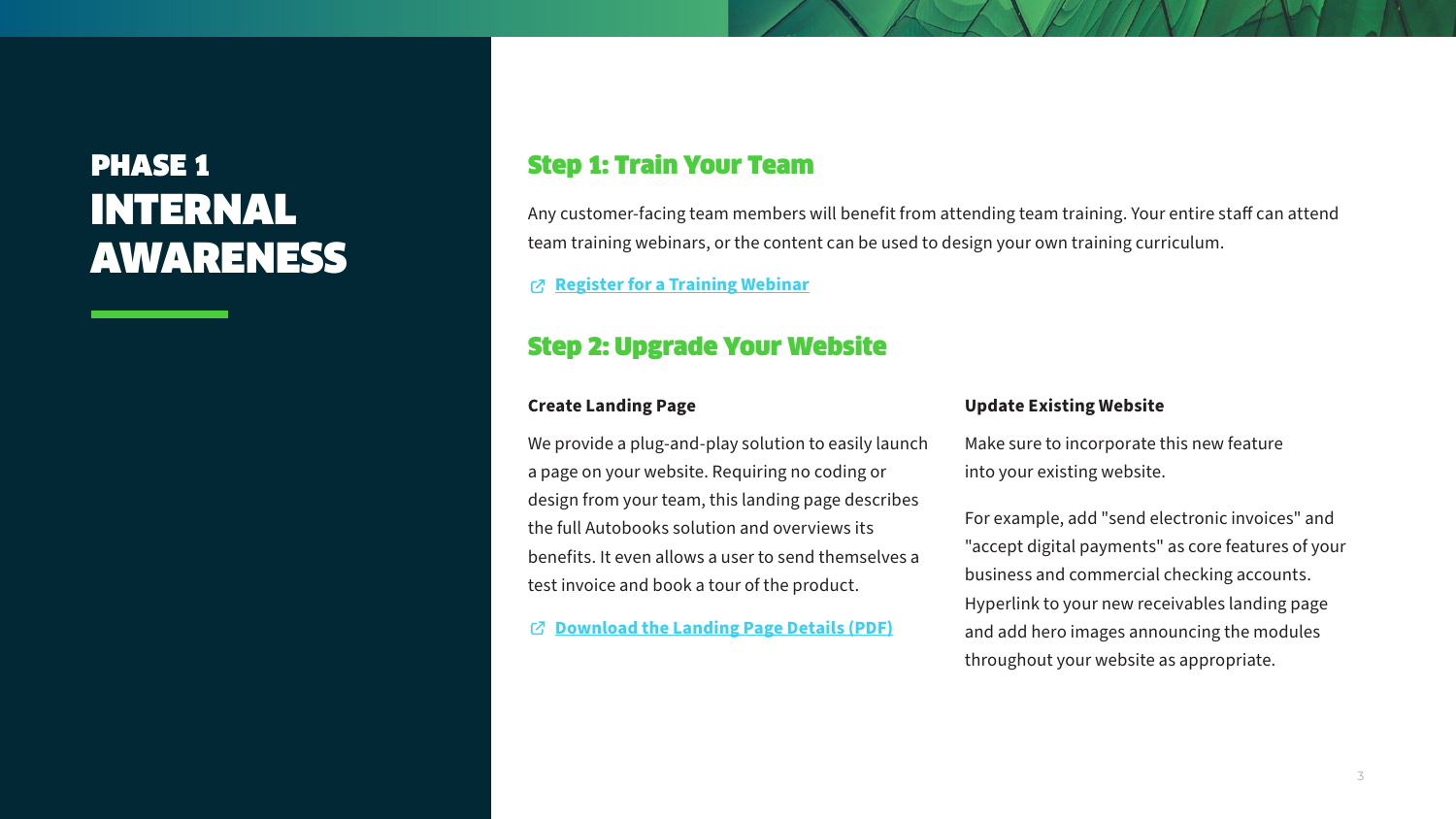

# Step 3: Send an Internal Email

Getting your staff on the same page requires great communication. We wrote the announcement email copy to get you started. Whether you use our words as inspiration or as the total source material, this step is critical.

**[View the Internal Announcement Email](http://autobooks-9344165.hs-sites.com/introducing-new-small-business-features-in-online-banking)** 卒

# Step 4: Make Reference Materials Available to Your **Organization**

#### **[General Accept Online Payments Flier \(PDF\)](https://content.autobooks.co/hubfs/FIS%20Training%20Guide%20Assets/FIS%20-%20Receivables%20Flyer.pdf)**

This includes information for both sending and invoice and accepting a payment. It is often used when financial institutions only want one flier at the branch level.

- **[Send an Invoice Flier \(PDF\)](https://content.autobooks.co/hubfs/FIS%20Training%20Guide%20Assets/FIS%20-%20Send%20an%20Invoice%20-%208.5x11.pdf)**
- **[Accept a Payment Flier \(PDF\)](https://content.autobooks.co/hubfs/FIS%20Training%20Guide%20Assets/FIS%20-%20Accept%20a%20Payment%20-%208.5x11.pdf)**
- **[Common Customer Questions \(PDF\)](https://content.autobooks.co/hubfs/FIS%20Training%20Guide%20Assets/FIS%20-%20Send%20Invoice_Accept%20Payments%20Common%20Consumer%20Questions.pdf)**
- **[Product Comparison Chart \(PDF\)](https://content.autobooks.co/hubfs/comparisonChart.pdf)**
- **[Customer Follow Up Email Template](http://autobooks-9344165.hs-sites.com/fi-banker-customer-blast-follow-up)**